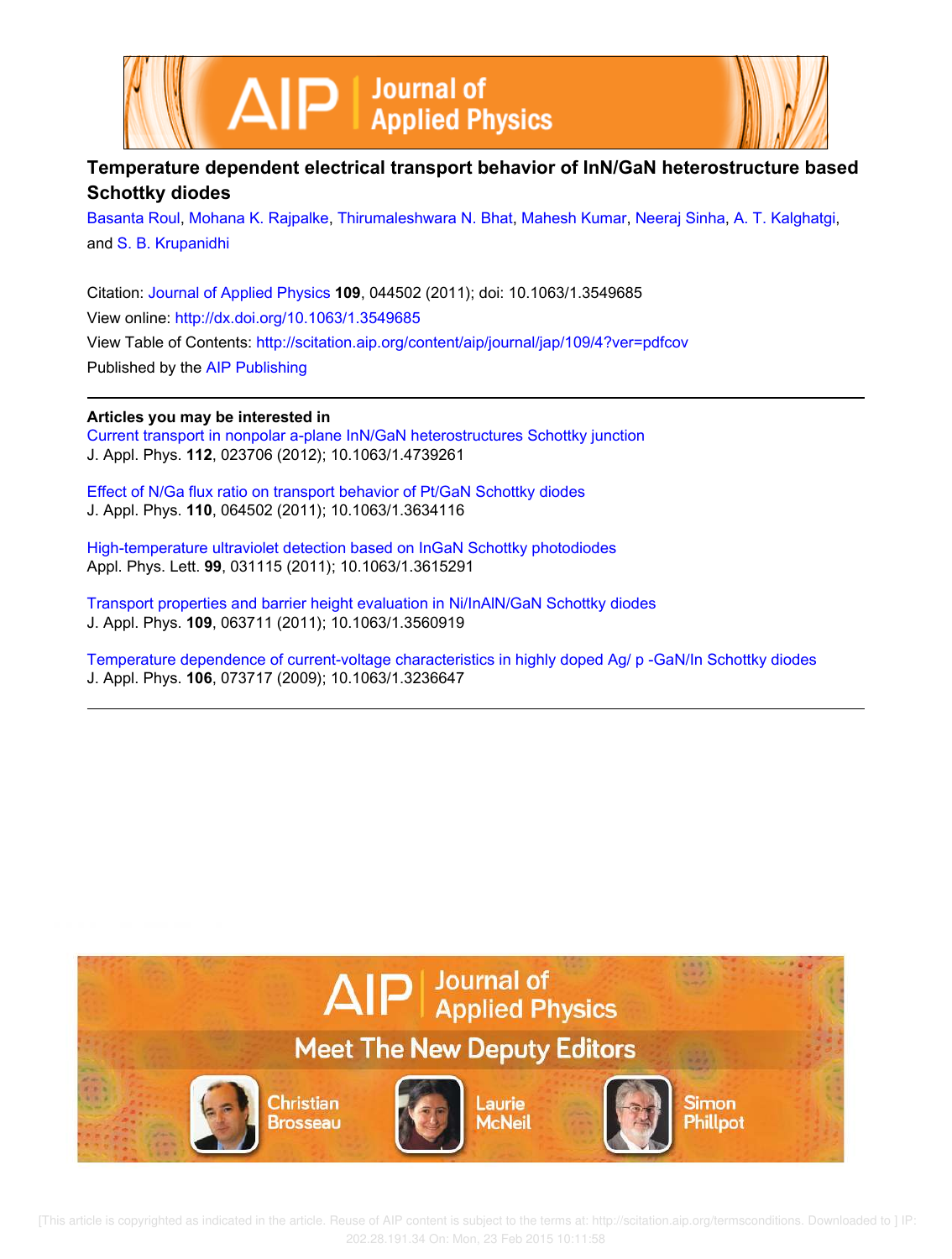## Temperature dependent electrical transport behavior of InN/GaN heterostructure based Schottky diodes

Basanta Roul,<sup>1,2</sup> Mohana K. Rajpalke,<sup>1</sup> Thirumaleshwara N. Bhat,<sup>1</sup> Mahesh Kumar,<sup>1,2</sup> Neeraj Sinha,<sup>3</sup> A. T. Kalghatgi,<sup>2"</sup>and S. B. Krupanidhi<sup>1,a)</sup> <sup>1</sup>Materials Research Centre, Indian Institute of Science, Bangalore 560012, India

 $^{2}$ Central Research Laboratory, Bharat Electronics, Bangalore 560013, India

 $3$ Office of Principal Scientific Advisor, Government of India, New Delhi 110011, India

(Received 29 July 2010; accepted 20 December 2010; published online 18 February 2011)

InN/GaN heterostructure based Schottky diodes were fabricated by plasma-assisted molecular beam epitaxy. The temperature dependent electrical transport properties were carried out for InN/ GaN heterostructure. The barrier height and the ideality factor of the Schottky diodes were found to be temperature dependent. The temperature dependence of the barrier height indicates that the Schottky barrier height is inhomogeneous in nature at the heterostructure interface. The higher value of the ideality factor and its temperature dependence suggest that the current transport is primarily dominated by thermionic field emission (TFE) other than thermionic emission (TE). The room temperature barrier height obtained by using TE and TFE models were 1.08 and 1.43 eV, respectively. © 2011 American Institute of Physics. [doi:10.1063/1.3549685]

#### I. INTRODUCTION

In the last few years, InN and GaN have attracted considerable attention because of their applications such as high efficient solar-cells, light emitting diodes, field effect transistors, high speed, and high frequency electronics devices, etc.<sup>1–5</sup> However, it is very difficult to grow high quality epitaxial films of InN due to low dissociation temperature of InN and extremely high equilibrium vapor pressure of nitrogen over the indium.<sup>6</sup> In addition, the lack of availability of suitable substrates compatible with InN in terms of thermal expansion coefficient and lattice parameters<sup>7</sup> poses additional complexity. The above constraints lead to the formation of dislocations and strain in the grown epitaxial layers resulting in the degradation of the device performance.

The interfaces of the semiconductor heterostructures are important part of semiconductor electronic and optoelectronic devices. One of the most interesting properties of a semiconductor heterostructure interface is its Schottky barrier height (SBH), which is a measure of the mismatch of the energy levels for the majority carriers across the interface. The SBH controls the electronic transport across the interface. Apart from semiconductor heterostructure interfaces, the metal-semiconductor interfaces are also very important in the operation of semiconductor devices. GaN based Schottky diodes with different metal contacts have been studied by several groups. $8-12$  However, there are few reports on InN/GaN based Schottky diodes.<sup>13–15</sup> Chen et al.<sup>14</sup> studied the current-voltage characteristics of InN/GaN Schottky diodes in the temperature range 300–400 K, and reported nearly temperature independent barrier height (1.25 eV) and ideality factor (1.25). Wang et  $al$ .<sup>13</sup> investigated the capacitance-voltage measurements on the InN/GaN heterostructure and they have reported the Schottky barrier height as

0.94 eV. In this work, we fabricated InN/GaN Schottky junctions and extensively studied the temperature dependent electrical transport properties. We have found out in the present work, that the barrier height as well as the ideality factor are temperature dependent. The room temperature barrier height and the ideality factor obtained in the present work, by using thermionic emission (thermionic field emission) [TE (TFE)] models, were 1.08 (1.43) eV and 1.30 (1.21), respectively.

#### II. EXPERIMENTAL PROCEDURE

InN thin films of thickness around 300 nm were grown on 4  $\mu$ m-GaN/Al<sub>2</sub>O<sub>3</sub> (0001) templates by Omicron PAMBE system. An n-GaN template was used to ensure the compatibility with InN in terms of lattice constant in order to minimize the dislocation density and strain in the overgrown InN epilayer. During growth, the nitrogen pressure was at  $2.8 \times 10^{-5}$  mbar with a flow rate of 0.5 sccm and the forward RF-power of the plasma source was fixed at 350 W. Oxford scientific nitrogen plasma source was used which gives the atomic nitrogen and the beam equivalent pressure (BEP) of the atomic nitrogen was found to be  $2.25 \times 10^{-6}$  mbar. The ultra high pure indium was evaporated from the standard effusion cell and the BEP of indium was kept  $1.53 \times 10^{-7}$ mbar. The film was grown by using a two step process; (a) growth of low temperature (400  $^{\circ}$ C) InN buffer layer followed by, (b) the growth of InN epilayer at high temperature (500 $\degree$ C). The low temperature InN buffer layer was used to ensure a continuous InN nucleation layer.<sup>16,17</sup> After the growth of low temperature InN buffer layer at 400  $^{\circ}$ C, the growth was stopped. The substrate temperature was increased to 500 $\degree$ C under the nitrogen plasma atmosphere and then growth of high temperature InN epilayer at 500  $^{\circ}$ C was resumed. Reactive ion etching (RIE, Anelva) was carried out on InN film until the GaN layer was exposed for ohmic contact. Then the circular ohmic contacts of diameter 600  $\mu$ m were made on InN as well as on GaN layers by

a)Author to whom correspondence should be addressed. Electronic mail: sbk@mrc.iisc.ernet.in.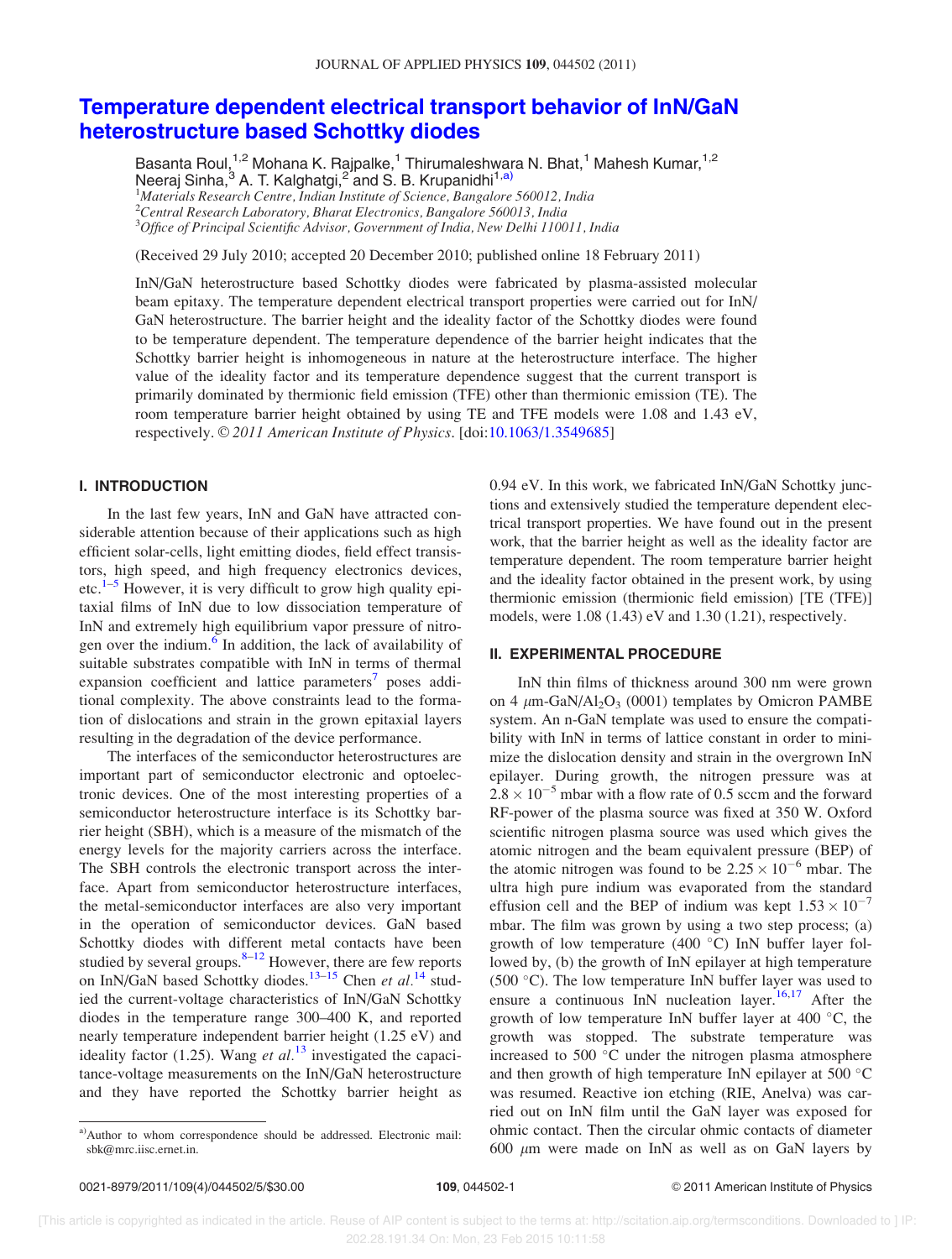

FIG. 1.  $2\theta$ - $\omega$  HRXRD scanning curve of InN film grown on GaN/sapphire template. Inset shows the XRC of the (0002) InN reflection.

thermally depositing Al (thickness  $\sim$  200 nm) metal followed by a thermal annealing at 200 $\degree$ C for 20 mins. The structural analysis of the film was carried out by high resolution x-ray diffraction (HRXRD) measurements using a Bruker-D8 discover four circle diffractometer. The I-V measurements were performed by taking contacts from two Al metals deposited on InN and GaN layers. The I-V measurements were carried out by using computer interfaced Keithley-236 source meter system in the temperature range of 200–500 K by steps of 50 K in the dark condition.

#### III. RESULTS AND DISCUSSION

Figure 1 shows a typical  $2\theta$ - $\omega$  HRXRD scan. The peaks at  $2\theta = 31.3^{\circ}$  and  $65.5^{\circ}$  are assigned to the (0002) and (0004) planes of the InN film. The peaks at  $2\theta = 34.56^{\circ}$  and  $72.81^{\circ}$ correspond to (0002) and (0004) planes of the GaN film along with sapphire peak at  $2\theta = 41.69^{\circ}$ . The X-ray rocking curve (XRC) of the (0002) InN reflection is shown in the inset of Fig. 1. The XRC full width at half maximum of the (0002) InN reflection was found to be 450 arcsec, which is comparable to the reported value of InN grown by molecular beam epitaxy.<sup>16</sup>

Figure  $2(a)$  shows room temperature J-V measurements for the device. The schematic of the device structure has been shown in the inset of the Fig.  $2(a)$ . The highly linear nature of the Al/InN/Al and Al/GaN/Al  $J-V$  plots in Fig. 2(a) is a good indication that the Al contacts to both the InN and GaN layers are ohmic. The rectifying behavior of  $J-V$  characteristic measurement suggests that the junction between InN and GaN exhibits a Schottky behavior. The Schottky barrier has been shown in the equivalent schematic band diagram of the InN/GaN heterostructure in Fig. 2(b). To investigate, in detail, the electrical transport through the InN/GaN junction, we have carried out temperature dependent J-V  $(J-V-T)$  measurements ranging from 200 to 500 K by steps of 50 K. Figure 3 shows the forward J-V characteristics as a function of temperature for the InN/GaN Schottky diode. It is very clear from the  $J-V-T$  curve that at fixed bias the forward current increases with increasing temperature. This indicates that the current is induced by the TE. The values of SBH  $(\varphi_b)$  and the ideality factor  $(\eta)$  for the junction were calculated as a function of measuring temperature by fitting a line in the linear region of the forward J-V curves using the TE model. From the TE theory, where  $qV > 3kT$  and ignoring the SBH lowering due to image force (because the long range interaction between the image charges is very less as compared to the electric field at the interface), the forward J-V characteristic of a Schottky diode is given by  $18-20$ 

$$
J = J_s \exp\left(\frac{qV}{nkT}\right),\tag{1}
$$

where

$$
J_s = A^* T^2 \exp\left(-\frac{\varphi_b}{kT}\right). \tag{2}
$$

Here,  $J_s$  is the saturation current density, T is the measurement temperature,  $A^*$  is the Richardson's constant,  $k$  is the Boltzmann constant, q is the electron charge,  $\varphi_b$  is the Schottky barrier height, and  $\eta$  is the ideality factor. The theoretical value of  $A^*$  was taken as 24 A cm<sup>-2</sup> K<sup>-2</sup>,<sup>18</sup> for our calculations. The values of  $\varphi_b$  and  $\eta$  at different temperatures were obtained from the linear region of the forward J-V characteristics by fitting Eq. (1) as shown in Fig. 3. The value of  $\varphi_b$  and  $\eta$  obtained from *J-V-T* measurements based on TE model are given in Table I. We have observed that there is a temperature dependent variation of both  $\varphi_b$  and  $\eta$  (i.e.,  $\varphi_b$ ) increases and  $\eta$  decreases with increasing temperature). This



FIG. 2. (Color online) (a) Room temperature J-V measurement of the device. Inset shows the schematic of the device structure. (b) The equivalent schematic band diagram of the InN/GaN heterostructures.

 [This article is copyrighted as indicated in the article. Reuse of AIP content is subject to the terms at: http://scitation.aip.org/termsconditions. Downloaded to ] IP: 202.28.191.34 On: Mon, 23 Feb 2015 10:11:58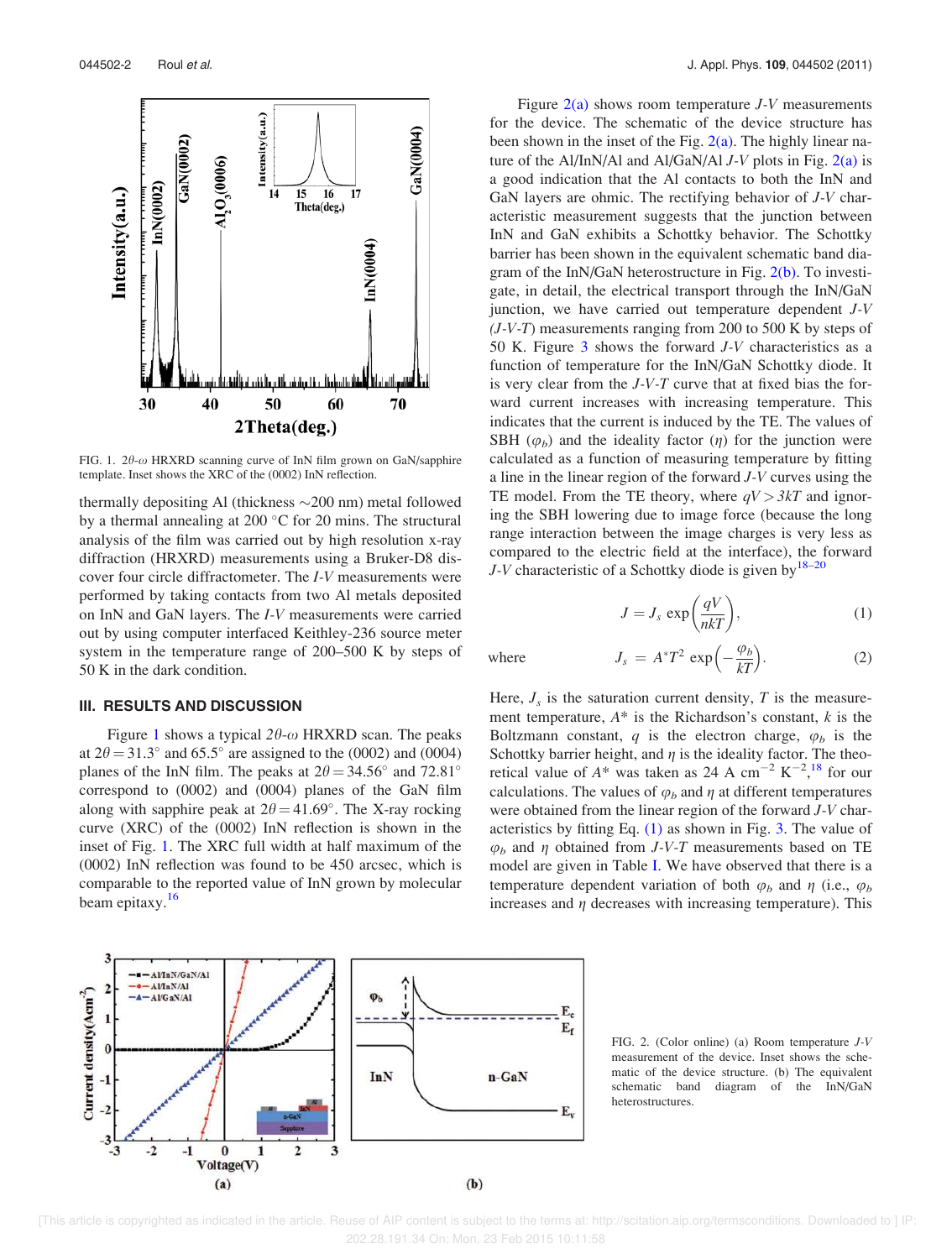

FIG. 3. (Color online) The forward J-V characteristics as a function temperature for the InN/GaN Schottky diode and the TE fitting to the J-V characteristics.

is different from what has been observed by Chen et  $al$ .<sup>14</sup> where they found an average value of  $\varphi_b$  and  $\eta$  to be 1.25 eV and 1.25, respectively, in the temperature range of 300–400 K. Thus, the results of our present investigation on temperature dependence of  $\varphi_b$  truly indicate that the SBH is inhomogeneous in nature. The inhomogeneous SBH may be due to various types of defects that could be present at the InN/GaN interface. $13,21,22$ 

The values of the saturation current density  $(J_s)$  were obtained at each temperature from the J-V data. The conventional Richardson's plot of  $ln(J_s/T^2)$  versus  $1/kT$  was obtained and is shown in Fig. 4. From the linear fit to the plot, the Richardson's constant and barrier height were calculated to be  $1.23 \times 10^{-7}$  A cm<sup>-2</sup> K<sup>-2</sup> and 0.55 eV, respectively. The value of Richardson constant obtained from the conventional Richardson plot is much lower than the theoretical value. Also, the value of barrier height is less than the experimental values, suggesting the formation of an inhomogeneous SBH at the interface. In order to take into account of temperature dependent ideality factor and SBH, the modified Richardson's plot of  $\ln(J_s/T^2)$  versus  $I/nkT$  as proposed by Hackam and Harrow<sup>23</sup> is shown in Fig. 4. From the linear fit of the modified plot, the Richardson's constant and the barrier height were calculated to be 49 A cm<sup>-2</sup>  $K^{-2}$  and

TABLE I. The values of barrier height and ideality factor of the InN/GaN Schottky diode obtained by using TE and TFE models.

|             | TE   |                  | <b>TEF</b> |                           |  |
|-------------|------|------------------|------------|---------------------------|--|
| Temp. $(K)$ | η    | $\varphi_b$ (eV) | η          | $\varphi_{\rm bife}$ (eV) |  |
| 200         | 1.60 | 0.86             | 1.50       | 1.40                      |  |
| 250         | 1.45 | 0.98             | 1.35       | 1.42                      |  |
| 300         | 1.30 | 1.08             | 1.21       | 1.43                      |  |
| 350         | 1.22 | 1.16             | 1.14       | 1.44                      |  |
| 400         | 1.13 | 1.23             | 1.10       | 1.47                      |  |
| 450         | 1.07 | 1.28             | 1.07       | 1.49                      |  |
| 500         | 1.05 | 1.30             | 1.04       | 1.50                      |  |



FIG. 4. (Color online) The conventional Richardson's plot of  $\ln(J_s/T^2)$  versus  $1/kT$  and the modified Richardson's plot of  $\ln(J_s/T^2)$  vs  $1/nkT$ .

1.42 eV, respectively. The value of Richardson constant obtained from the modified Richardson plot was found to be closer to the theoretical value.

The high value of ideality factor (greater than unity) and its temperature dependence suggest that the current transport is primarily dominated by TFE. $24,25$ 

In TFE, the carriers will tunnel through the potential barrier from GaN to InN at the interface. If the current transport obeys the TFE theory, the J-V characteristic of a Schottky diode can be given by $^{26-29}$ 

$$
J = J_0 \exp\left(\frac{qV}{E_0}\right),\tag{3}
$$

where  $E_0 = E_{00} \coth\left(\frac{E_{00}}{kT}\right) = nkT,$  (4)

and  $J_0$  is the saturation current density for the TFE process and is given by



FIG. 5. (Color online) The variation of  $N_C$ ,  $N_D$ , and  $V_n$  of n-GaN with temperatures.

 [This article is copyrighted as indicated in the article. Reuse of AIP content is subject to the terms at: http://scitation.aip.org/termsconditions. Downloaded to ] IP: 202.28.191.34 On: Mon, 23 Feb 2015 10:11:58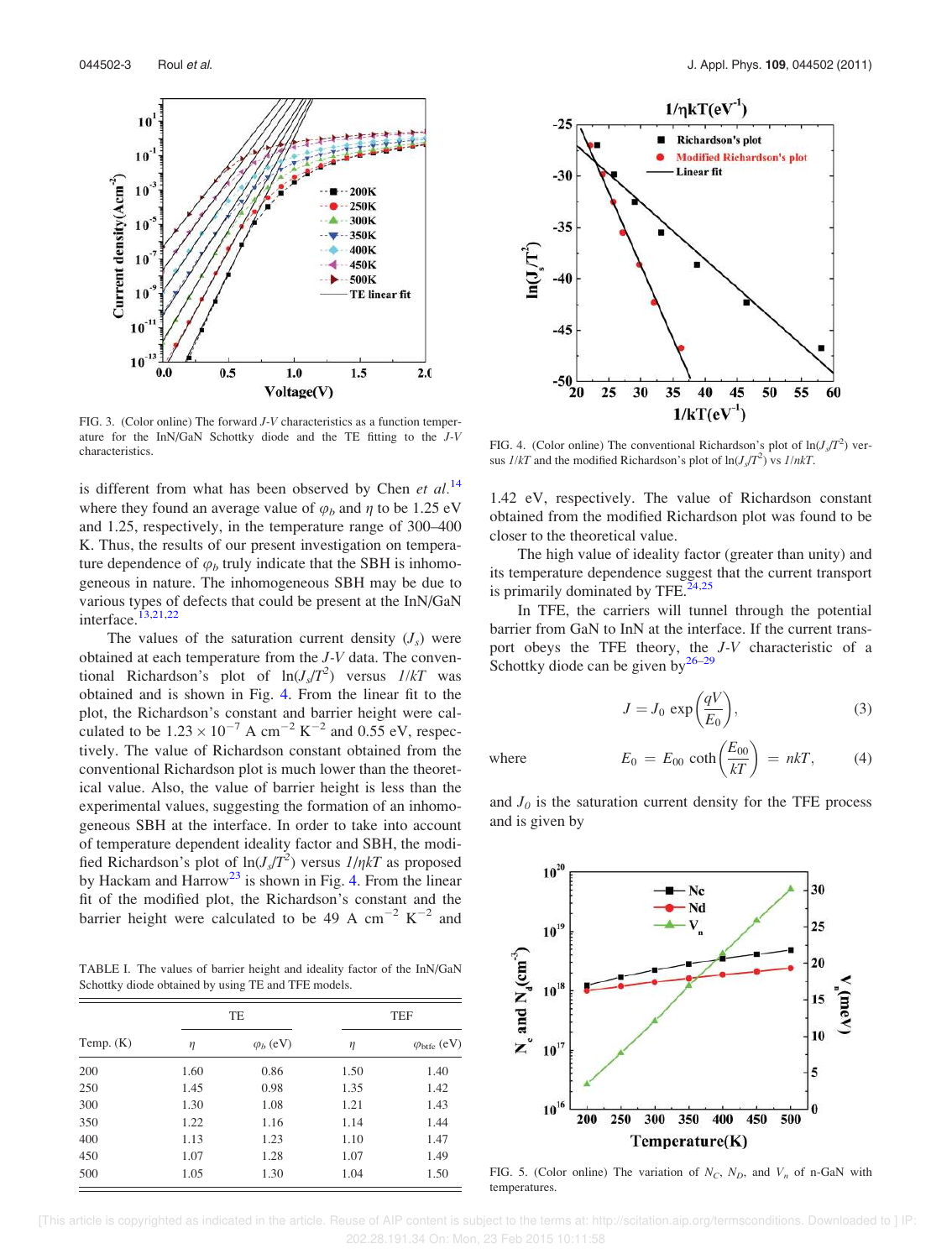| Temp. $(K)$ | $E_{00}$ (meV)       |                        | $E_{00}/kT$          |                        | $E_0$ (meV)          |                        | $E_0/kT$             |                        |
|-------------|----------------------|------------------------|----------------------|------------------------|----------------------|------------------------|----------------------|------------------------|
|             | Calculated<br>values | Experimental<br>values | Calculated<br>values | Experimental<br>values | Calculated<br>values | Experimental<br>values | Calculated<br>values | Experimental<br>values |
| 200         | 13.83                | 24.12                  | 0.80                 | 1.39                   | 20.79                | 26.00                  | 1.20                 | 1.50                   |
| 250         | 16.94                | 25.85                  | 0.78                 | 1.19                   | 25.81                | 29.20                  | 1.15                 | 1.35                   |
| 300         | 19.57                | 28.17                  | 0.77                 | 1.08                   | 30.61                | 31.50                  | 1.13                 | 1.21                   |
| 350         | 23.56                | 30.16                  | 0.76                 | 0.99                   | 36.06                | 34.50                  | 1.11                 | 1.14                   |
| 400         | 26.25                | 34.00                  | 0.74                 | 0.98                   | 40.89                | 38.00                  | 1.09                 | 1.10                   |
| 450         | 28.01                | 37.00                  | 0.72                 | 0.95                   | 45.30                | 41.50                  | 1.08                 | 1.07                   |
| 500         | 30.94                | 40.00                  | 0.71                 | 0.92                   | 50.25                | 45.00                  | 1.08                 | 1.04                   |

$$
J_0 = \frac{A^* T \sqrt{\pi E_{00} (\varphi_{\text{bife}} - qV - V_n)}}{k \cosh\left(\frac{E_{00}}{kT}\right)}
$$

$$
\times \exp\left[-\frac{V_n}{kT} - \frac{(\varphi_{\text{bife}} - V_n)}{E_0}\right].
$$
 (5)

Here,  $V_n$  is the energy difference between the conduction band minimum  $(E_c)$  and Fermi level  $(E_f)$  of n-GaN and is given by  $V_n = kT/q \ln(N_c/N_D)$ , where  $N_c$  is the effective density of states in the conduction band and  $N_D$  is the carrier concentration of n-GaN. The variation of  $N_C$ ,  $N_D$  and  $V_n$  of n-GaN with temperature is shown in Fig. 5. The energy difference between the conduction band minimum and the Fermi level of InN has been taken care by the effective Schottky barrier height ( $\varphi_{\text{btfe}}$ ). From Fig. 5, it is evident that  $V_n$  increases with increasing temperature. The increase in  $V_n$  with temperature might be the reason for tunneling transport at the InN/GaN interfaces, which resulting the higher value of ideality factor.<sup>10</sup> The parameter  $E_{00}$  is the characteristic tunneling energy that is related to the tunnel transmission probability and is given by  $\mathcal{S}$ 

$$
E_{00} = \frac{h}{4\pi} \left(\frac{N_D}{m^* \varepsilon_s}\right)^{1/2},
$$
 (6)



FIG. 6. (Color online) The forward J-V characteristics as a function temperature for the InN/GaN Schottky diode and the TFE fitting to the J-V characteristics.

where  $m^*$  is the effective mass of the electron and  $\varepsilon_s$  is the dielectric constant of GaN. Taking the values of  $m^* = 0.2 m_0$ and  $\varepsilon_s = 9.5 \varepsilon_0$ , the value of  $E_{00}/kT$  at room temperature was found to be 0.77. However, the experimental value for the  $E_{00}/kT$  was found to be 1.08 at room temperature. The thermionic field emission is effective whenever  $E_{00}/kT \approx 1$ , because the Boltzmann distribution tail of thermionic emission drops off by a factor of  $exp(-1)$ , which is much faster than the decrease rate of the tunneling probability. On the other hand, thermionic emission is predominant when  $E_{00}/kT$  $\ll$ 1 because the tunneling probability drops off faster than TE.<sup>30</sup> Since  $E_{00}/kT \approx 1$ , the current transport in the present case is dominated by TFE. The experimental as well as calculated values of  $E_{00}/kT$  and  $E_0/kT$  are given in Table II. The TFE model has been applied to the experimental J-V characteristics in order to calculate  $\varphi_{\text{bife}}$  and  $\eta$ . The values of  $\varphi_{\text{bife}}$ and  $\eta$  at different temperatures were obtained from the linear region of the forward  $J-V$  characteristics by fitting Eq.  $(3)$ and are shown in Fig. 6. The value of  $\varphi_{\text{bife}}$  and  $\eta$  obtained from J-V-T measurements based on TFE model are given in Table I. The temperature dependence of  $\varphi_{\text{bife}}$  and  $\eta$  obtained from TFE model are shown in Fig. 7 and compared with the values obtained from TE model. As shown in Fig. 7, the ideality factors obtained from the TE and TFE models are almost the same. However, there is a difference in the SBHs



FIG. 7. (Color online) The temperature dependence of SBH and ideality factor obtained from TE and TFE models.